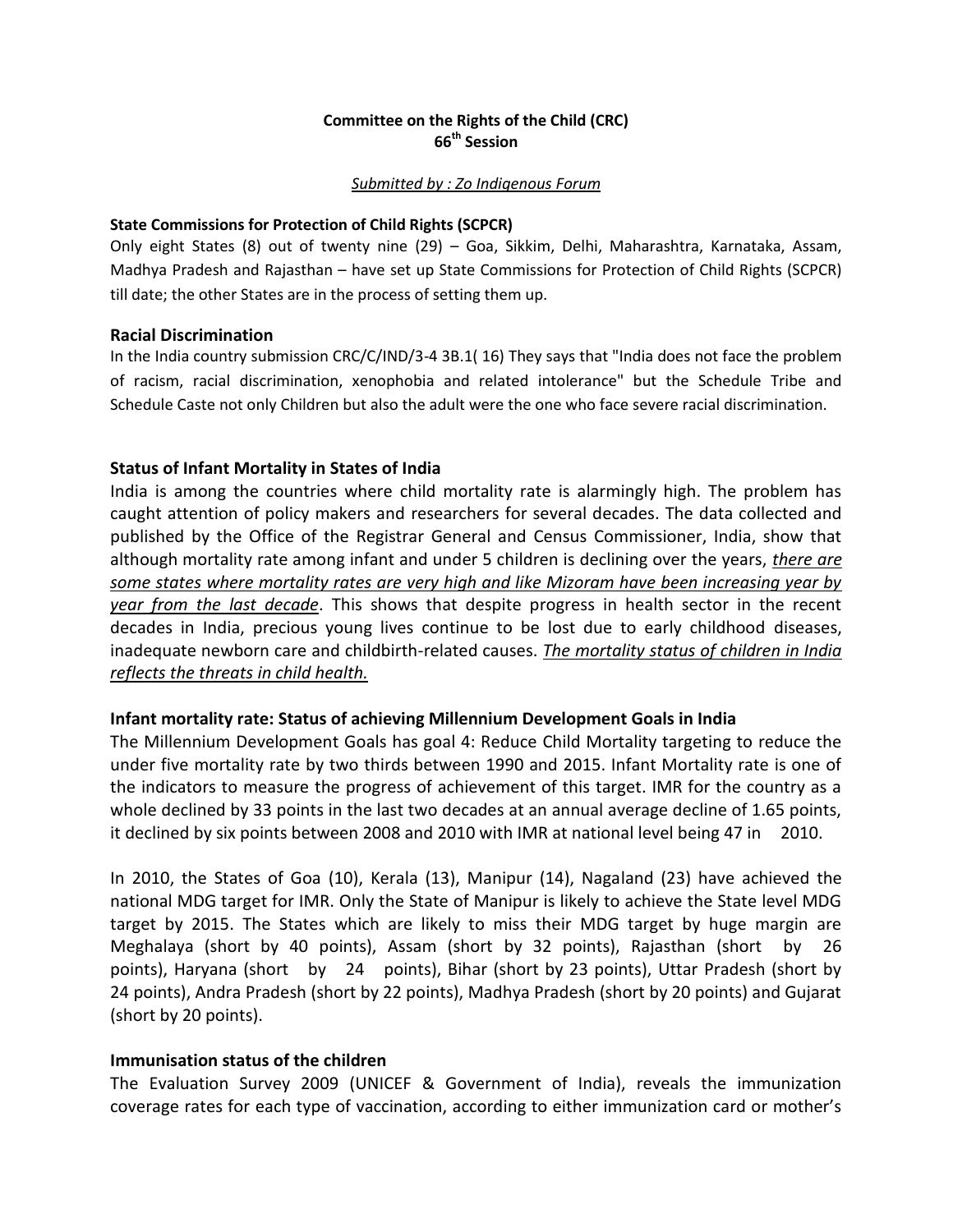recall. The analysis of vaccine specific data indicates higher coverage of each type of vaccine in urban areas than in rural areas. According to the primary immunization schedule, the child should be fully vaccinated by the time he/ she is 12 months old. Full immunization includes one dose of BCG, three injections of DPT, three dozes of polio and one injection of measles.

Mother's education has a significant role in ensuring full immunization coverage to their children. The full immunization coverage of children age 12- 23 months of mother's education with 12 or more years is 76.6% whereas for mothers who had no education only 45.3% of children got full immunization.

# **Prevalence of HIV/ AIDs in children**

India's response to the HIV epidemic and the broad social mobilization of stakeholders has achieved significant results in controlling the HIV epidemic. The achievements warrant the need for further commitment and coordinated joint action that is guided by the best available scientific evidence and technical knowledge. Evident from the 2008/09 HIV estimates (latest Sentinel surveillance rounds), in 2009, the number of HIV infections has decreased from 24.42 lakhs in 2008 to 23.95 lakhs in 2009. *However, the percent distribution of HIV infections for the age group 0- 15 years has increased from 4.20% in 2008 to 4.36% in 2009, indicating increased number of HIV infected children in 2009, which is a matter of concern.*

## **Nutritional Status**

*India is one among the many countries where child malnutrition is severe and also malnutrition is a major underlying cause of child mortality in India*. The problem has caught the attention of policy makers and researchers for several decades. Various studies and surveys have been conducted to find out the root causes of child malnutrition. All these studies including the three National Family Health Surveys (NFHS) reveal that malnutrition is not the result of a single cause; the problem is multifaceted, the causes acting singly or in combination with other complex factors like poverty, purchasing power, health care, ignorance on nutrition and health education, female illiteracy, social convention etc.

Birth weight is an important indicator which reveals the health condition of a child at birth. There is a close relationship between maternal and child health. Weak, undernourished anaemic women give birth to low birth –weight babies. The prevalence of low birth weight babies (less than 2.5 kg at birth) is 22.5% as estimated by NFHS 3, but In NFHS 3 birth weight was reported only in 34.1% of cases of live births (60% of urban and 25% of rural). Since in 75% cases in rural areas, birth weights was not recorded, and health conditions are poorer in rural areas, the actual percentage of low birth babies could be more than the reported figure.

## **Malnutrition**

The NFHS 3 result also indicates that malnutrition is more prevalent among children is higher. The rural India is witnessing more malnutrition among children <5 years as higher percentage of stunted, wasted and underweight children were reported from rural areas. *The problem of underweight children was higher among Schedule tribes (54.5%)*, Schedule Castes (47.9%) and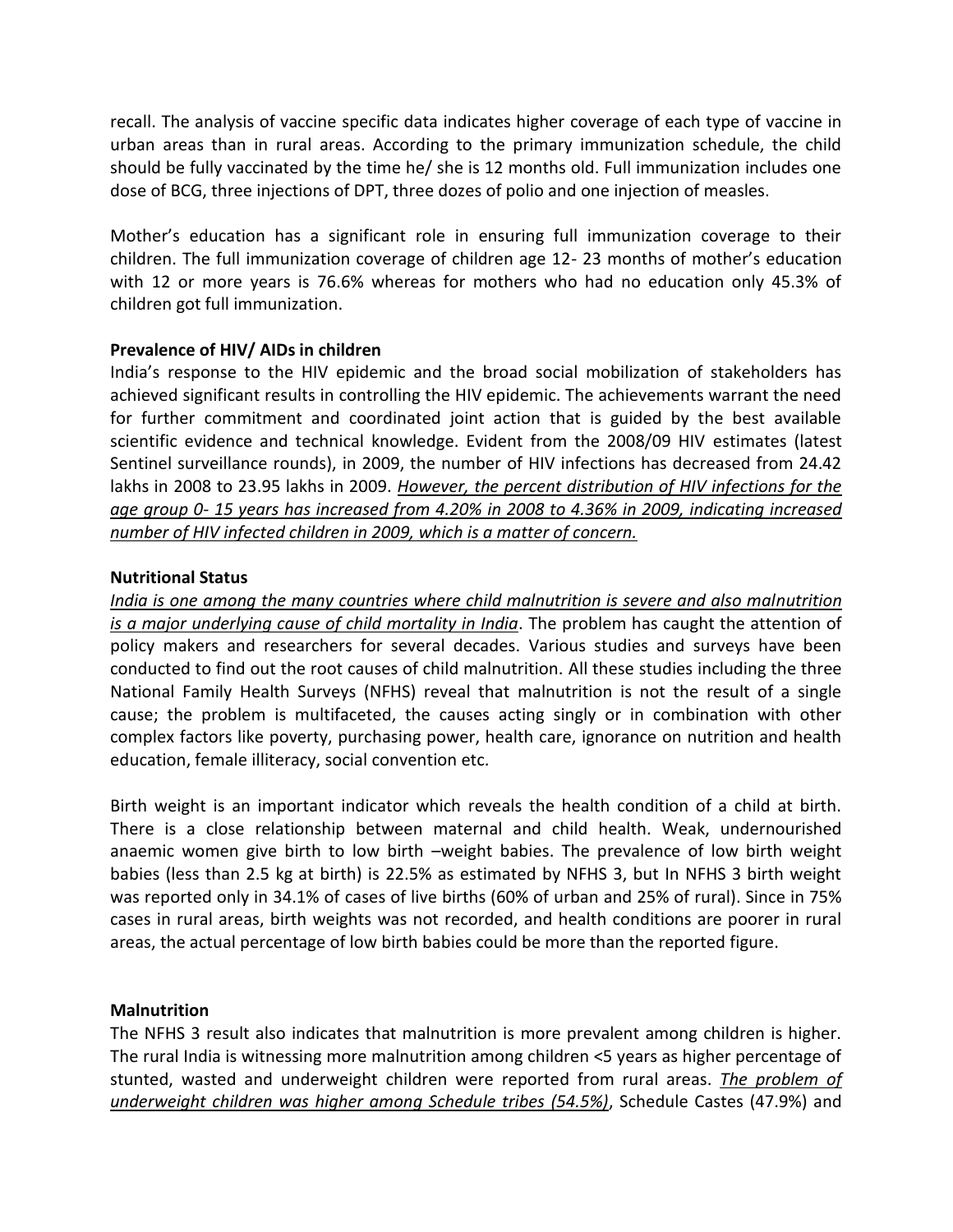Other backward classes (43.2%), while the category of 'others' and 'Caste not known' reported 33.7% and 35.1% underweight children respectively.

## **Underweight children below 5 years**

The 2011 census estimates the population of children below 6 years at 158.8 million. *Nearly 40% of these children are undernourished that is more than 63 million children are suffering from malnutrition.* Nutritional problems are substantial in every State in India. The States with more than 50 percent children under five years of age underweight are Madhya Pradesh (60%), Jharkhand (56.5%) and Bihar (55.9%). Other states where more than 40 percent and upto 50% of children are underweight are Meghalaya, Chhattisgarh, Gujarat, Uttar Pradesh, and Orissa. Stunting was more prevalent in Uttar Pradesh (56.8%), Bihar (55.6%), and Meghalaya (55.1%). Wasting is most common in Madhya Pradesh (35%), Jharkhand (32%), and Meghalaya (31%). These results reveal that, the severity of child malnutrition varies across States.

## **Prevalence of anaemia**

Anaemia, the condition of low level of haemoglobin in blood is a serious concern as it can result in impaired cognitive performance, behavioural and motor development, coordination, language development, and scholastic achievement, as well as increased morbidity from infectious diseases. Among male and female children (6-59 months) the percentage of children with any anaemia was reported as 69% and 69.9% respectively, severe anaemia was reported for 3.2 % male children and 2.7% female children. *Anaemia was more prevalent in Rural areas (71.5%)*, than Urban areas (63%). The data further shows significant gap between the prevalence of anaemia among children of mothers with no education (74.5%) and mother's with 12 or more years of education (55.4%) underlying the impact of mother's education in children's nutritional status.

# **Child nutrition: Status of achieving Millennium Development Goals**

The Millennium Development Goal 1 is 'Eradicate extreme poverty and Hunger' Under Goal 1, target 2 states, 'halve, between 1990 and 2015, the proportion of people who suffer from hunger' with the indicator 'Prevalence of underweight children under three years of age'. India is committed to halving the prevalence of underweight children by 2015. All-India trend of the proportion of underweight (severe and moderate) children below 3 years of age shows India is going slow in eliminating the effect of malnutrition. From estimated 52% in 1990, the proportion of underweight children below 3 years is required to be reduced to 26% by 2015. The proportion of underweight children has declined by only 3 percentage points during 1998-99 to 2005-06, i.e. from about 43% to about 40% and at this historical rate of decline, the measure is expected to come down to about 33% only by 2015.

# **Child Labour**

Although India has the largest number of child labourers under the age 14 in the world, child labour problem is not unique to India; worldwide, in many countries children are forced to work with disastrous consequences. *Children, under age 14 are often forced to work for as many as 18 hours a day.* They are subject to malnutrition, impaired vision, deformities from sitting long